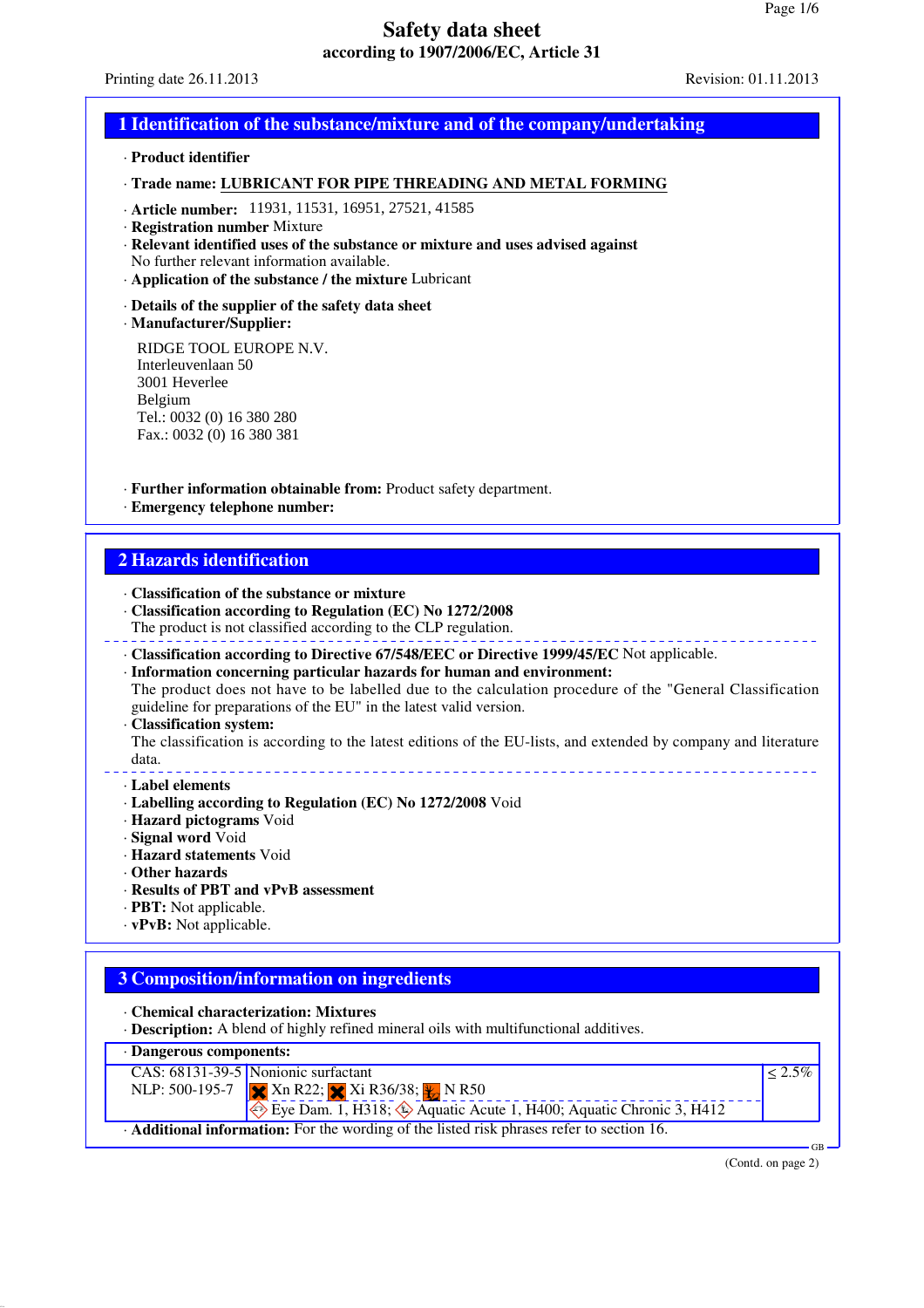Printing date 26.11.2013 Revision: 01.11.2013

### **Trade name: LUBRICANT FOR PIPE THREADING AND METAL FORMING**

(Contd. of page 1)

### **4 First aid measures**

- · **Description of first aid measures**
- · **General information:** No special measures required.
- · **After inhalation:** Supply fresh air; consult doctor in case of complaints.
- · **After skin contact:**
- Immediately wash with water and soap and rinse thoroughly.
- If skin irritation continues, consult a doctor.
- · **After eye contact:** Rinse opened eye for several minutes under running water. Then consult a doctor.
- · **After swallowing:** Do not induce vomiting; call for medical help immediately.
- · **Information for doctor:**
- · **Most important symptoms and effects, both acute and delayed** No further relevant information available.
- · **Indication of any immediate medical attention and special treatment needed**
- No further relevant information available.

## **5 Firefighting measures**

- · **Extinguishing media**
- · **Suitable extinguishing agents:**
- CO2, powder or water spray. Fight larger fires with water spray or alcohol resistant foam.
- · **For safety reasons unsuitable extinguishing agents:** Water with full jet
- · **Special hazards arising from the substance or mixture** No further relevant information available.
- · **Advice for firefighters**
- · **Protective equipment:**

Wear self-contained respiratory protective device. Wear fully protective suit.

Do not inhale explosion gases or combustion gases.

# **6 Accidental release measures**

- · **Personal precautions, protective equipment and emergency procedures** Particular danger of slipping on leaked/spilled product. Ensure adequate ventilation
- · **Environmental precautions:** Do not allow to penetrate the ground/soil.
- Do not allow to enter sewers/ surface or ground water.
- · **Methods and material for containment and cleaning up:** Absorb with liquid-binding material (sand, diatomite, acid binders, universal binders, sawdust). Send for recovery or disposal in suitable receptacles.
- · **Reference to other sections**
- No dangerous substances are released.
- See Section 7 for information on safe handling.
- See Section 8 for information on personal protection equipment.
- See Section 13 for disposal information.

# **7 Handling and storage**

- · **Handling:**
- · **Precautions for safe handling**
- Prevent formation of aerosols.
- Ensure good ventilation/exhaustion at the workplace.
- · **Information about fire and explosion protection:** No special measures required.
- · **Conditions for safe storage, including any incompatibilities**
- · **Storage:**
- · **Requirements to be met by storerooms and receptacles:** Prevent any seepage into the ground.

(Contd. on page 3)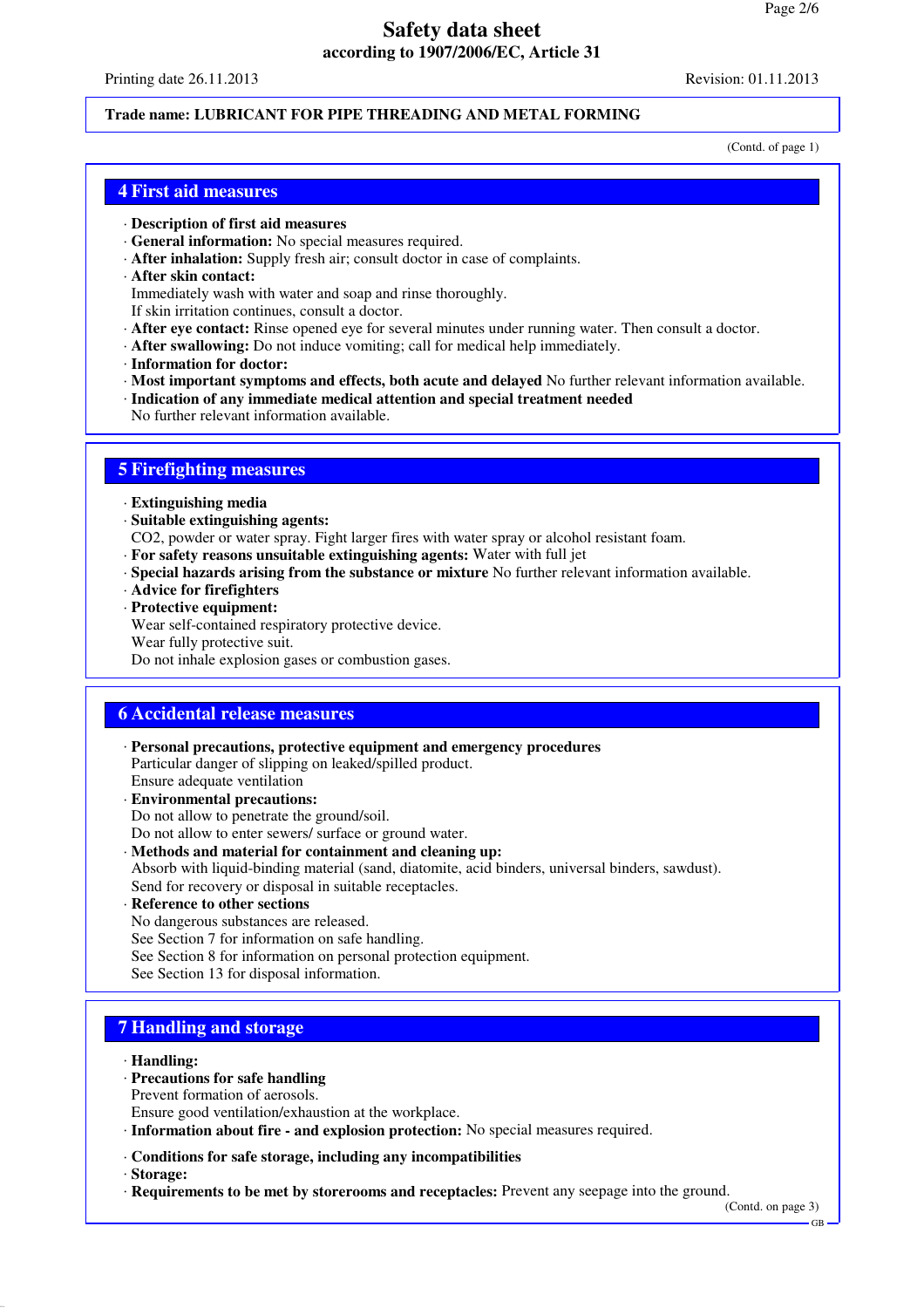Printing date 26.11.2013 Revision: 01.11.2013

### **Trade name: LUBRICANT FOR PIPE THREADING AND METAL FORMING**

- (Contd. of page 2) · **Information about storage in one common storage facility:** Store away from oxidizing agents.
- · **Further information about storage conditions:** Store in a bunded area.
- Store in cool, dry conditions in well sealed receptacles.
- · **Specific end use(s)** No further relevant information available.

## **8 Exposure controls/personal protection**

- · **Additional information about design of technical facilities:** No further data; see item 7.
- · **Control parameters**
- · **Ingredients with limit values that require monitoring at the workplace:**

The product does not contain any relevant quantities of materials with critical values that have to be monitored at the workplace.

- · **Additional information:** The lists valid during the making were used as basis.
- · **Exposure controls**
- · **Personal protective equipment:**
- Select PPE appropriate for the operations taking place taking into account the product properties.
- · **General protective and hygienic measures:**
- Do not carry product impregnated cleaning cloths in trouser pockets.
- Avoid close or long term contact with the skin.
- Do not eat, drink, smoke or sniff while working.
- Do not inhale gases / fumes / aerosols.
- Avoid contact with the eyes.
- Wash hands before breaks and at the end of work.
- · **Respiratory protection:** Not required.
- · **Protection of hands:**
- The glove material has to be impermeable and resistant to the product/ the substance/ the preparation.
- Selection of the glove material on consideration of the penetration times, rates of diffusion and the degradation · **Material of gloves**

The selection of the suitable gloves does not only depend on the material, but also on further marks of quality and varies from manufacturer to manufacturer. As the product is a preparation of several substances, the resistance of the glove material can not be calculated in advance and has therefore to be checked prior to the application.

- · **Penetration time of glove material**
- The exact break through time has to be found out by the manufacturer of the protective gloves and has to be observed.
- · **Eye protection:** Goggles recommended during refilling
- · **Body protection:** Oil resistant protective clothing

| · Information on basic physical and chemical properties<br>· General Information |                  |  |
|----------------------------------------------------------------------------------|------------------|--|
| $\cdot$ Appearance:                                                              |                  |  |
| Form:                                                                            | Fluid            |  |
| Colour:                                                                          | <b>Brown</b>     |  |
| · Odour:                                                                         | Pleasant         |  |
| Odour threshold:                                                                 | Not determined.  |  |
| $\cdot$ pH-value:                                                                | Not determined.  |  |
| Change in condition                                                              |                  |  |
| <b>Melting point/Melting range:</b>                                              | Undetermined.    |  |
| <b>Boiling point/Boiling range:</b>                                              | $>$ 250 °C       |  |
| · Flash point:                                                                   | $>100\text{ °C}$ |  |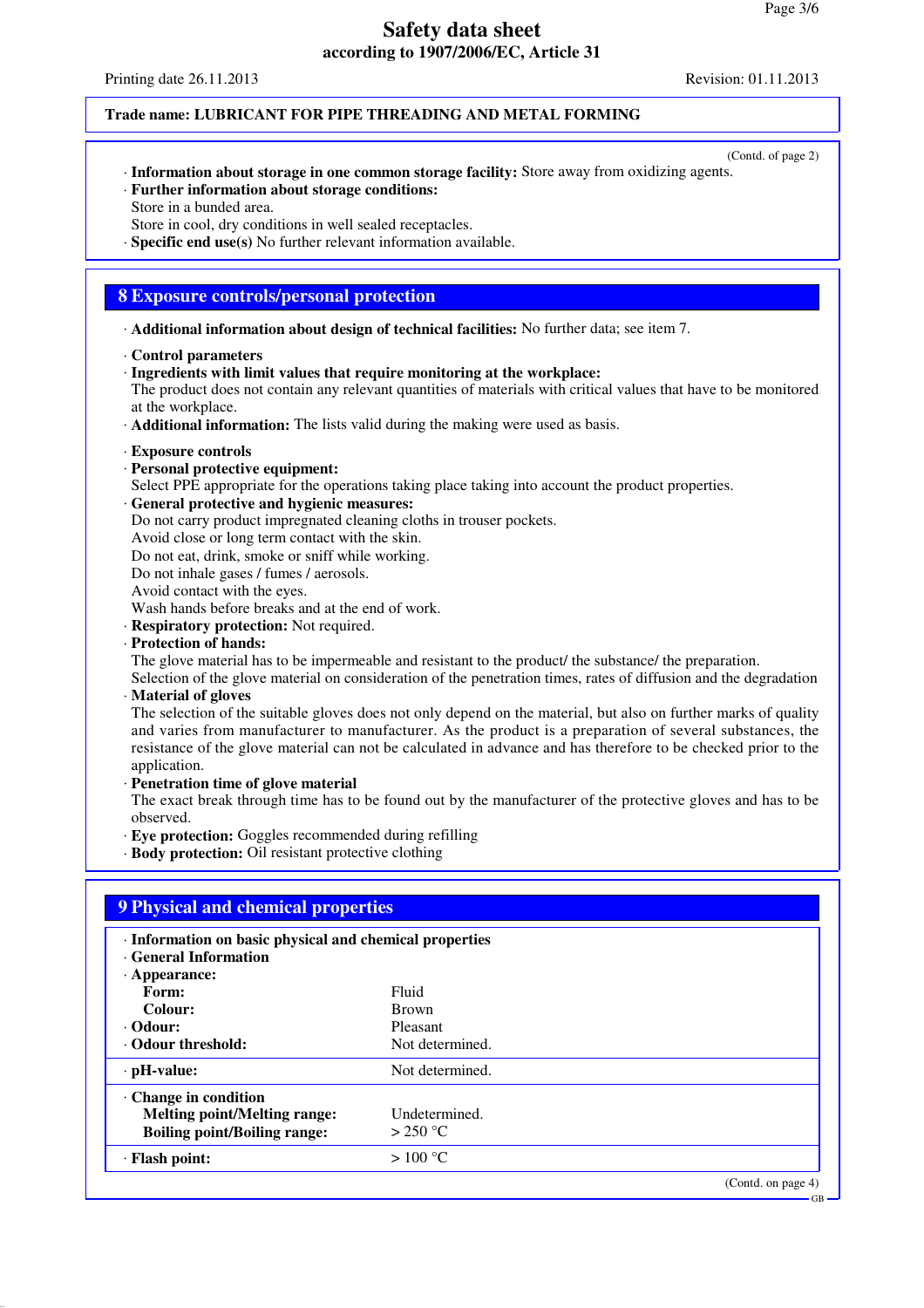Printing date 26.11.2013 Revision: 01.11.2013

#### **Trade name: LUBRICANT FOR PIPE THREADING AND METAL FORMING**

|                                                                                           | (Contd. of page 3)                                                                |
|-------------------------------------------------------------------------------------------|-----------------------------------------------------------------------------------|
| · Flammability (solid, gaseous):                                                          | Not applicable.                                                                   |
| · Ignition temperature:                                                                   | $>250$ °C                                                                         |
| · Decomposition temperature:                                                              | Not determined.                                                                   |
| · Self-igniting:                                                                          | Product is not selfigniting.                                                      |
| Danger of explosion:                                                                      | Product does not present an explosion hazard.                                     |
| · Explosion limits:<br>Lower:<br><b>Upper:</b>                                            | Not determined.<br>Not determined.                                                |
| · Vapour pressure:                                                                        | Not determined.                                                                   |
| $\cdot$ Density at 20 °C:<br>· Relative density<br>· Vapour density<br>· Evaporation rate | $0.89$ g/cm <sup>3</sup><br>Not determined.<br>Not determined.<br>Not determined. |
| · Solubility in / Miscibility with<br>water:                                              | Fully miscible.                                                                   |
| · Partition coefficient (n-octanol/water): Not determined.                                |                                                                                   |
| · Viscosity:<br>Dynamic:<br>Kinematic at $40^{\circ}$ C:<br><b>Other information</b>      | Not determined.<br>30cSt<br>No further relevant information available.            |

# **10 Stability and reactivity**

#### · **Reactivity**

- · **Chemical stability**
- · **Thermal decomposition / conditions to be avoided:**

No decomposition if used and stored according to specifications.

- · **Possibility of hazardous reactions** No dangerous reactions known.
- · **Conditions to avoid** No further relevant information available.
- · **Incompatible materials:** Strong oxidising agents.
- · **Hazardous decomposition products:** Carbon monoxide and carbon dioxide Sulphur oxides (SOx)

## **11 Toxicological information**

- · **Information on toxicological effects**
- · **Acute toxicity:**
- · **Primary irritant effect:**
- · **on the skin:** No irritant effect.
- · **on the eye:** No irritating effect.
- · **Sensitization:** No sensitizing effects known.
- · **Additional toxicological information:**

The product is not subject to classification according to the calculation method of the General EU Classification Guidelines for Preparations as issued in the latest version.

When used and handled according to specifications, the product does not have any harmful effects to our experience and the information provided to us.

(Contd. on page 5)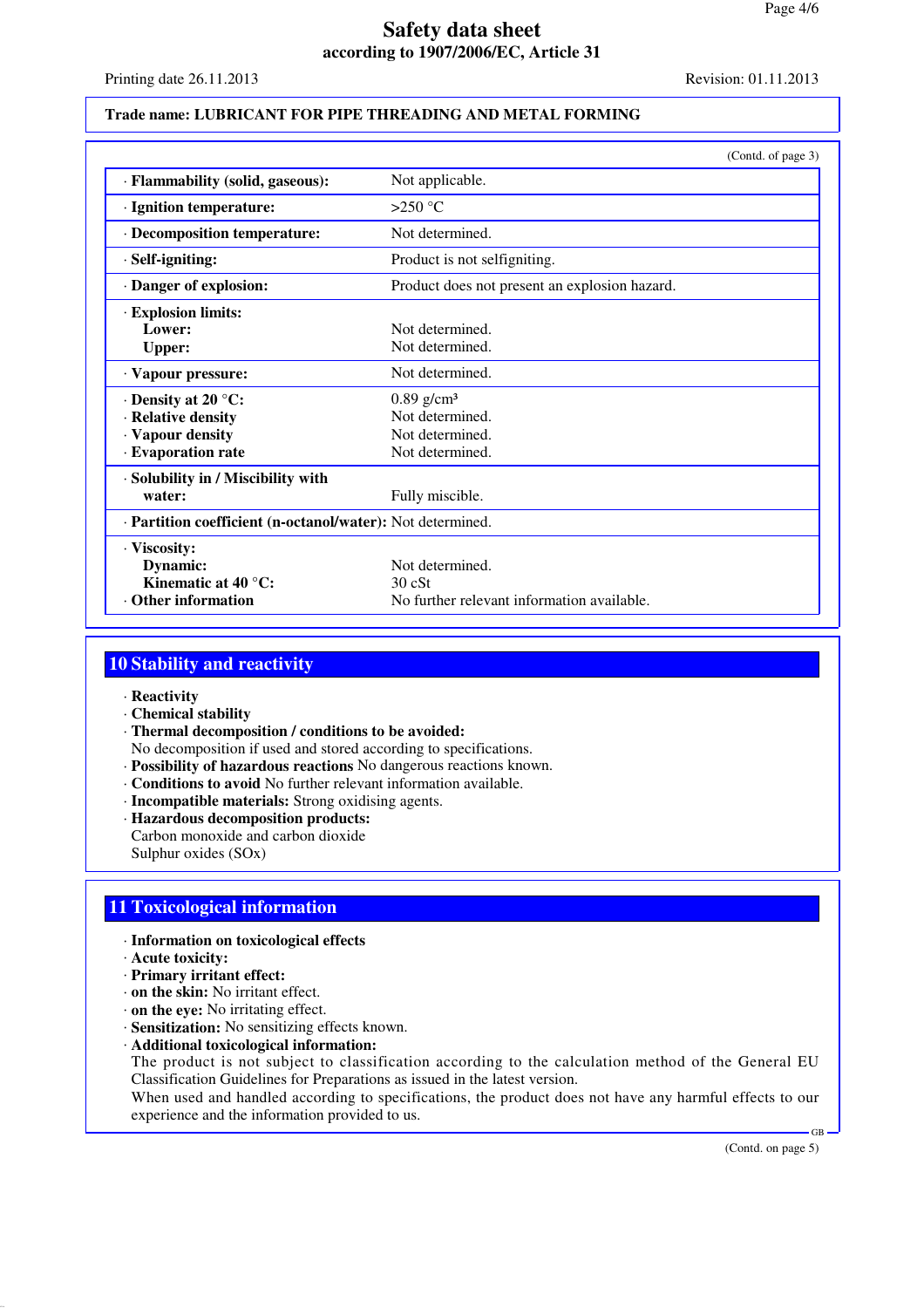Printing date 26.11.2013 Revision: 01.11.2013

## **Trade name: LUBRICANT FOR PIPE THREADING AND METAL FORMING**

(Contd. of page 4)

## **12 Ecological information**

- · **Toxicity**
- · **Aquatic toxicity:** No further relevant information available.
- · **Persistence and degradability** Inherently biodegradable
- · **Behaviour in environmental systems:**
- · **Bioaccumulative potential** Product is not expected to bioaccumulate.
- · **Mobility in soil** No further relevant information available.
- · **Additional ecological information:**
- · **General notes:**

Water hazard class 1 (German Regulation) (Self-assessment): slightly hazardous for water

Do not allow undiluted product or large quantities of it to reach ground water, water course or sewage system.

- · **Results of PBT and vPvB assessment**
- · **PBT:** Not applicable.
- · **vPvB:** Not applicable.
- · **Other adverse effects** No further relevant information available.

## **13 Disposal considerations**

#### · **Waste treatment methods**

- · **Recommendation**
- Recommended Hierarchy of Controls:
- Minimise waste;
- Reuse if not contaminated;
- Recycle, if possible; or
- Safe disposal (if all else fails).
- Contact waste processors for recycling information.

Delivery of waste oil to offically authorized collectors only.

Used, degraded or contaminated product may be classified as hazardous waste. Anyone classifying hazardous waste and determining its fate must be qualified in accordance with state and international legislation.

#### · **European waste catalogue**

Waste key numbers in accordance with the European Waste catalogue (EWC) are origin-referred defined. Since this product is used in several industries, no waste key can be provided by the supplier. The waste key number should be determined in arrangement with your waste disposal partner or the responsible authority.

#### · **Uncleaned packaging:**

#### · **Recommendation:**

Container remains hazardous when empty. Continue to observe all precuations.

Containers, even those that are "empty," may contain residues that can develop flammable vapours upon heating. Do not cut, drill, grind, weld, or perform similar operations on or near empty containers.

| <b>· UN-Number</b>         |      |  |
|----------------------------|------|--|
| ADR, ADN, IMDG, IATA       | Void |  |
| · UN proper shipping name  |      |  |
| · ADR, ADN, IMDG, IATA     | Void |  |
| Transport hazard class(es) |      |  |
| ADR, ADN, IMDG, IATA       |      |  |
| · Class                    | Void |  |
| · Packing group            |      |  |
| · ADR, IMDG, IATA          | Void |  |